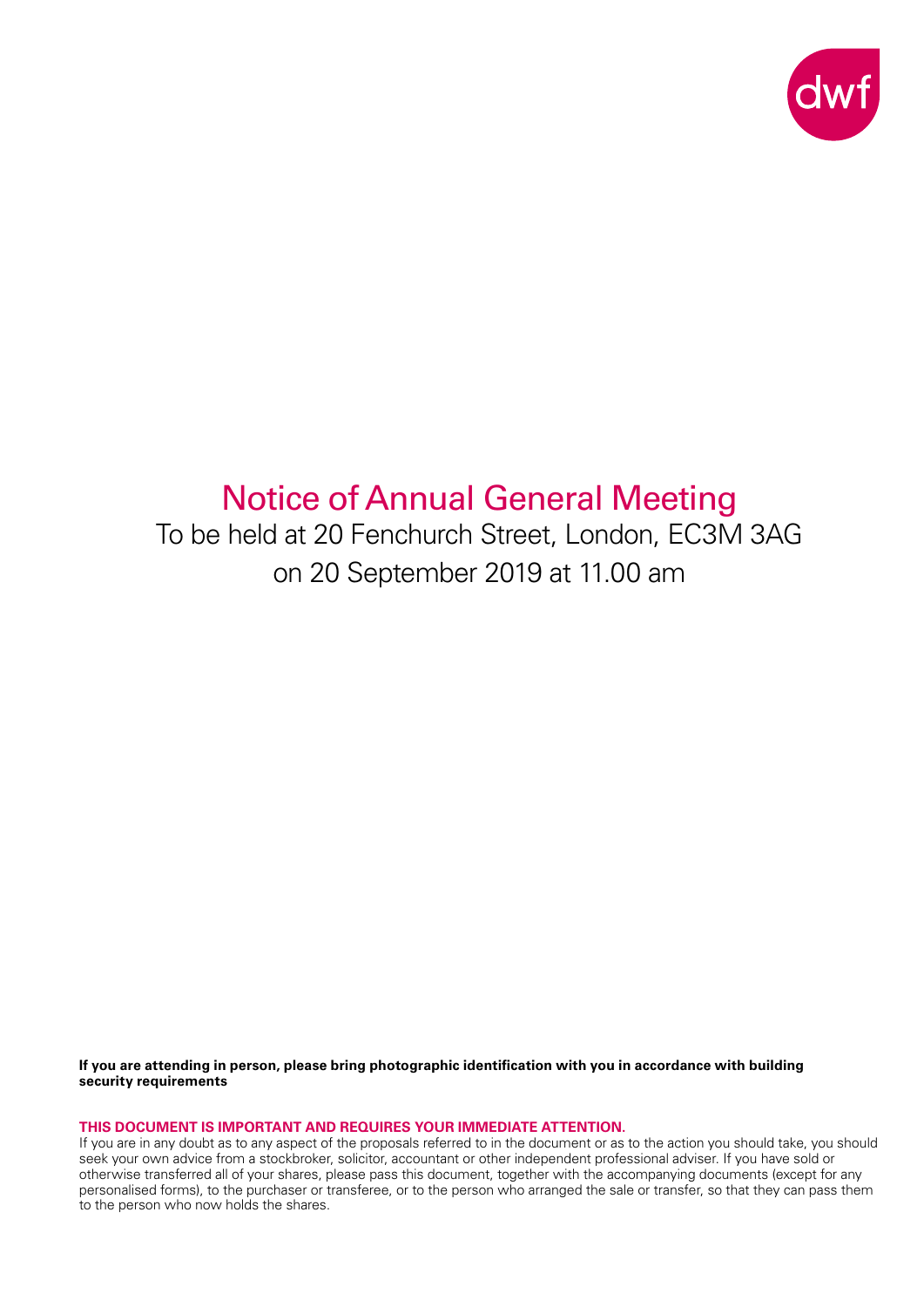# **Chairman's letter**



**DWF Group plc ("DWF" or the "Company")** Registered office: 20 Fenchurch Street, London, EC3M 3AG United Kingdom

Telephone: 0333 320 2220 Website: www.dwf.law

Incorporated in England & Wales No. 11561594

19 August 2019

#### **Notice of annual general meeting**

#### Dear Shareholder,

I am writing to give you details of our first annual general meeting ("AGM") which will be held at 11.00 am on Friday, 20 September 2019 at our offices in 20 Fenchurch Street, London EC3M 3AG. The formal notice of AGM is set out on pages 3 to 5 of this document and an explanation of certain of the business to be considered and voted on at the AGM is set out on pages 6 to 8 together with the biographies of the directors subject to election at the meeting on pages 10 and 11.

It has been an exciting initial period for the Company and we hope you will be able to join us for the meeting. However, if you are unable to do so, your vote remains important to us and we encourage you to fill in the proxy form enclosed with this document and return it to our Registrars as detailed in note 3 on page 8, appoint your proxy electronically as detailed in note 4 on page 8 or, if you are a CREST member, appoint your proxy through the CREST proxy appointment service as detailed in note 5 on page 8. Please note that the deadline for the receipt by our Registrars of all proxy appointments is 11.00 am on Wednesday, 18 September 2019.

The Board considers that all the resolutions to be put to the meeting are in the best interests of the Company and its shareholders as a whole and are therefore likely to promote the success of the Company. The Board recommends that you vote in favour of each of the resolutions being put to the AGM, as the Directors intend to do in respect of their own beneficial shareholdings (other than in respect of those matters in which they are interested).

With your proxy form we are also providing you with the opportunity to select an electronic communication option in respect of future shareholder communications from us. We encourage you to consider these and return the form provided accordingly.

Yours faithfully,

## **Sir Nigel Knowles**

Chairman DWF Group plc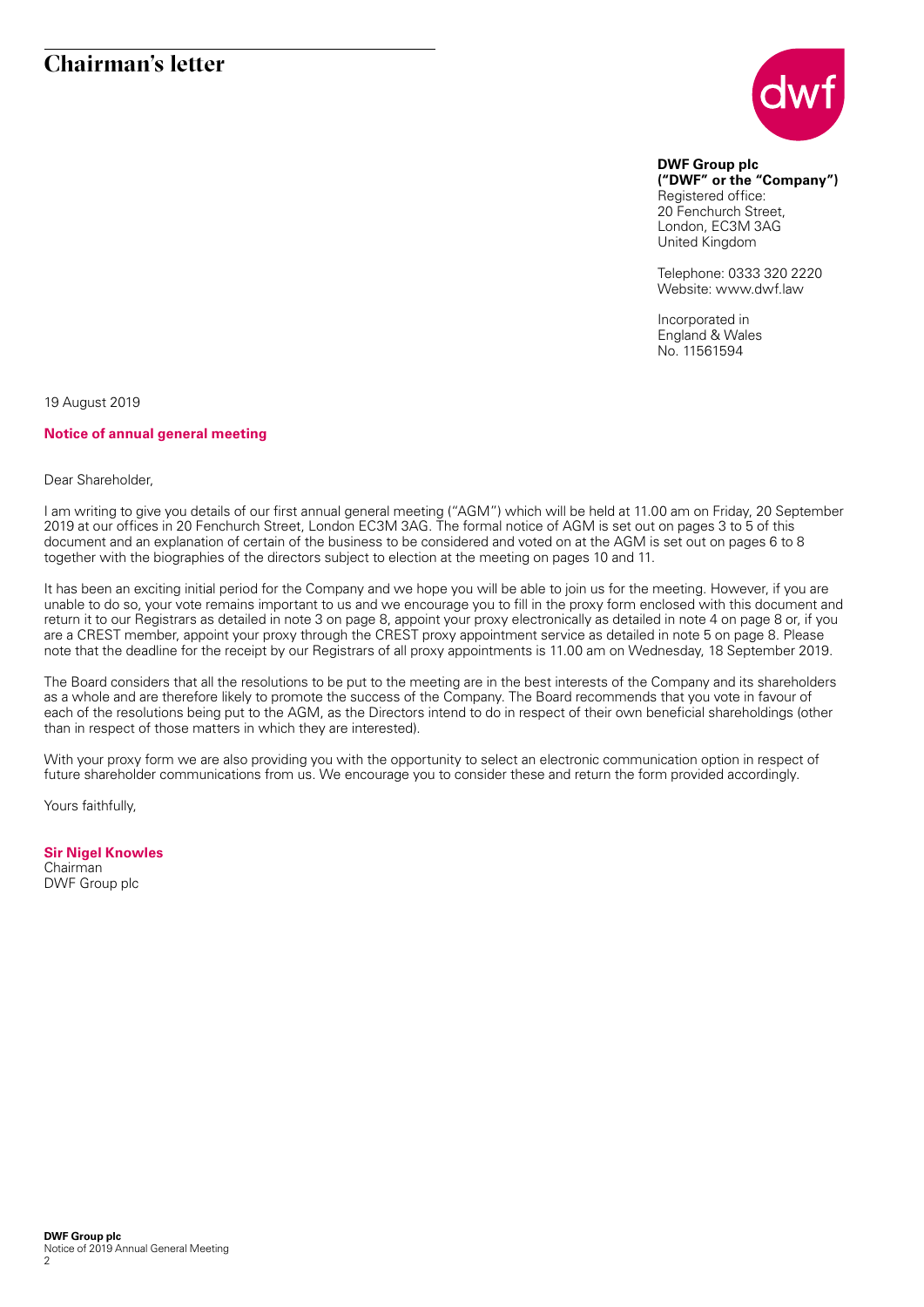# **Notice of Annual General Meeting**

#### **NOTICE IS HEREBY GIVEN that the Annual General Meeting ("AGM") of DWF Group plc will be held at 20 Fenchurch Street London EC3M 3AG, on Friday, 20 September 2019 at 11.00 am to consider and, if thought fit, pass the resolutions as set out below.**

Resolutions 1 to 17 will be proposed as ordinary resolutions and resolutions 18 to 21 will be proposed as special resolutions. Further information on all resolutions is given in the Explanatory Notes on pages 6 to 8.

#### **Ordinary resolutions**

- **1.** To receive the reports of the Directors and Auditors and the audited financial statements of the Company for the period ended 30 April 2019.
- **2.** To approve the Directors' Remuneration Policy set out on pages 81 to 94 in the annual report and financial statements for the period ended 30 April 2019.
- **3.** To approve the Directors' Remuneration Report for the period ended 30 April 2019 set out on pages 73 to 94 in the annual report and financial statements for the period ended 30 April 2019 (excluding the part containing the Directors' Remuneration Policy).
- **4.** To declare a final dividend of 1p per ordinary share for the financial period ended 30 April 2019, payable on 27 September 2019 to ordinary shareholders registered on the Register of Members at the close of business on 30 August 2019.
- **5.** To elect Sir Nigel Knowles as a Director.
- **6.** To elect Teresa Colaianni as a Director.
- **7.** To elect Matthew Doughty as a Director.
- **8.** To elect Andrew Leaitherland as a Director.
- **9.** To elect Vinodka Murria as a Director.
- **10.** To elect Luke Savage as a Director.
- **11.** To elect Chris Stefani as a Director.
- **12.** To elect Chris Sullivan as a Director.
- **13.** To elect Samantha Tymms as a Director.
- **14.** To re-appoint Deloitte LLP as Auditors of the Company until the conclusion of the next general meeting at which accounts are laid.
- **15.** To authorise the Audit Committee for and on behalf of the Board to determine the remuneration of the Auditors.
- **16.** That, in accordance with section 366 of the Companies Act 2006, the Company and all companies that are subsidiaries of the Company at any time during the period for which this resolution has effect are authorised to:
	- a. make political donations to political parties or independent election candidates, not exceeding £100,000 in total;
	- b. make political donations to political organisations other than political parties, not exceeding £100,000 in total; and
	- c. incur political expenditure not exceeding £100,000 in total,

 provided that the aggregate amount of any such donations and expenditure shall not exceed £100,000 during the period beginning with the date of the passing of this resolution and ending at the close of business on 31 October 2020 or, if sooner, the conclusion of the next annual general meeting of the Company after the passing of this resolution.

 For the purpose of this resolution the terms "political donations", "political parties", "independent election candidates", "political organisations" and "political expenditure" have the meanings set out in sections 363 to 365 of the Companies Act 2006.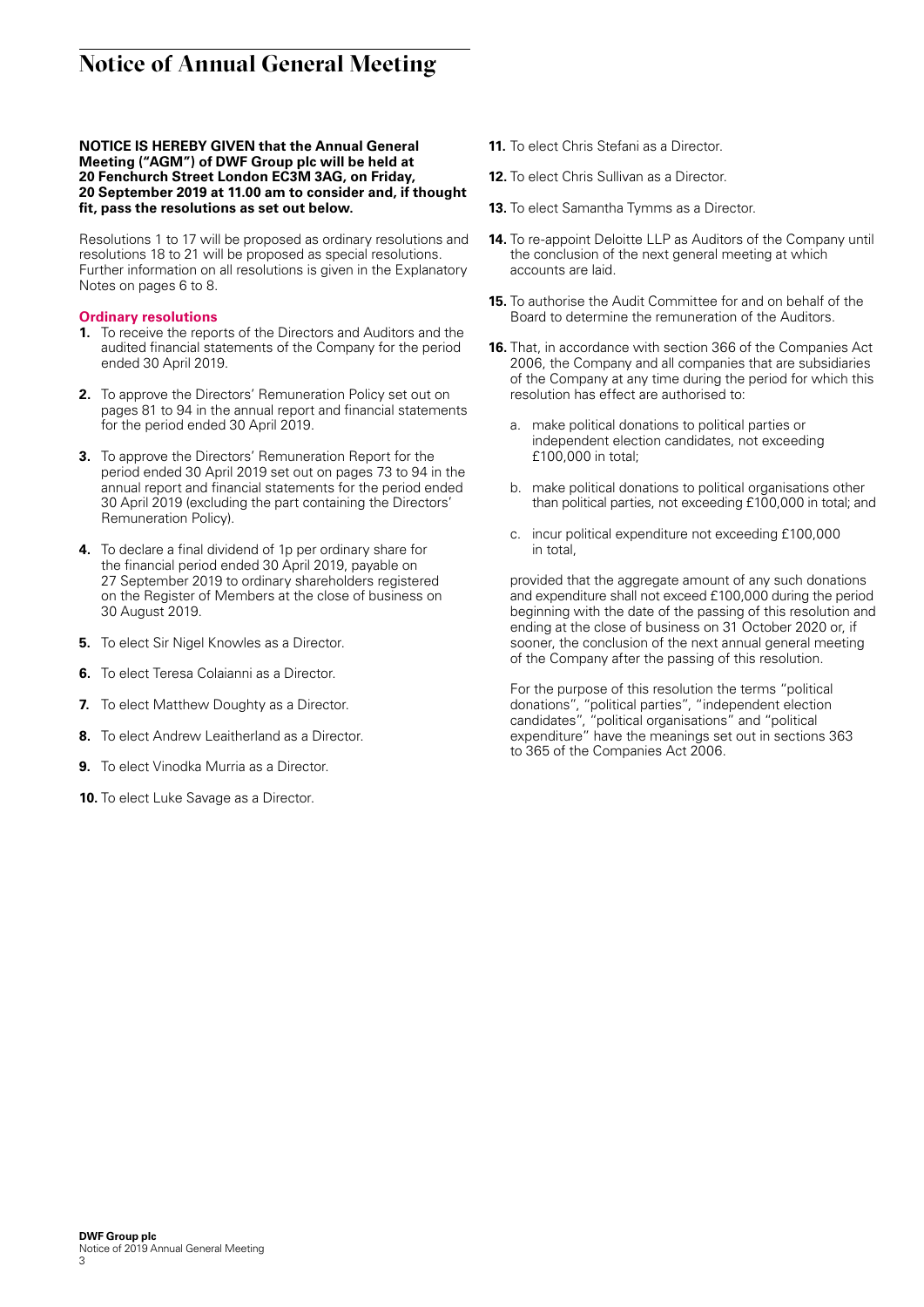# **Notice of Annual General Meeting continued**

## **17.** That:

- a. the Directors be generally and unconditionally authorised, in accordance with section 551 of the Companies Act 2006, to exercise all powers of the Company to allot shares in the Company or grant rights to subscribe for, or convert any security into, shares in the Company:
	- i. up to a maximum nominal amount of £1,000,000 (such amount to be reduced by the nominal amount of any equity securities (as defined in section 560 of the Companies Act 2006) allotted under paragraph ii below in excess of £1,000,000); and
	- comprising equity securities (as defined in section 560 of the Companies Act 2006) up to a maximum nominal amount of £2,000,000 (such amount to be reduced by any shares allotted or rights granted under paragraph i above) in connection with an offer by way of a rights issue:
		- A. to holders of ordinary shares in proportion (as nearly as may be practicable) to their existing holdings; and
		- B. to holders of other equity securities if this is required by the rights of those securities or, if the Directors consider it necessary, as permitted by the rights of those securities,

 and so that the Directors may make such exclusions or other arrangements as they consider expedient in relation to treasury shares, fractional entitlements, record dates, shares represented by depositary receipts, legal or practical problems under the laws in any territory or the requirements of any relevant regulatory body or stock exchange or any other matter;

- b. this authority shall expire at the earlier of the conclusion of the next annual general meeting of the Company after the passing of this resolution or the close of business on 31 October 2020;
- c. the Company may, before this authority expires, make an offer or agreement which would or might require shares to be allotted or rights to be granted after it expires and the Directors may allot shares or grant rights in pursuance of such offer or agreement as if this authority had not expired.

#### **Special resolutions**

**18.** That (subject to the passing of resolution 17):

- a. the Directors be given power:
	- i. to allot equity securities (as defined in section 560 of the Companies Act 2006) for cash pursuant to the authority conferred on them by that resolution under section 551 of that Act; and
	- ii. to allot equity securities as defined in section 560(3) of that Act (sale of treasury shares) for cash,

 in either case as if section 561 of that Act did not apply to the allotment but this power shall be limited:

- A. to the allotment of equity securities in connection with an offer or issue of equity securities (but in the case of the authority granted under resolution 17 a ii, by way of a rights issue only) to or in favour of:
	- I. holders of ordinary shares in proportion (as nearly as may be practicable) to their existing holdings; and
	- II. holders of other equity securities if this is required by the rights of those securities or, if the Directors consider it necessary, as permitted by the rights of those securities;

 and so that the Directors may make such exclusions or other arrangements as they consider expedient in relation to treasury shares, fractional entitlements, record dates, shares represented by depositary receipts, legal or practical problems under the laws in any territory or the requirements of any relevant regulatory body or stock exchange or any other matter; and

- B. to the allotment of equity securities pursuant to the authority granted under resolution 17 a i and/or by virtue of section 560(3) of the Companies Act 2006 (in each case otherwise than under paragraph A above) up to a maximum nominal amount of  $f150,000$
- b. this power shall expire at the earlier of the conclusion of the next annual general meeting of the Company after the passing of this resolution or the close of business on 31 October 2020;
- c. the Company may, before this power expires, make an offer or agreement which would or might require equity securities to be allotted after it expires and the Directors may allot equity securities in pursuance of such offer or agreement as if this power had not expired.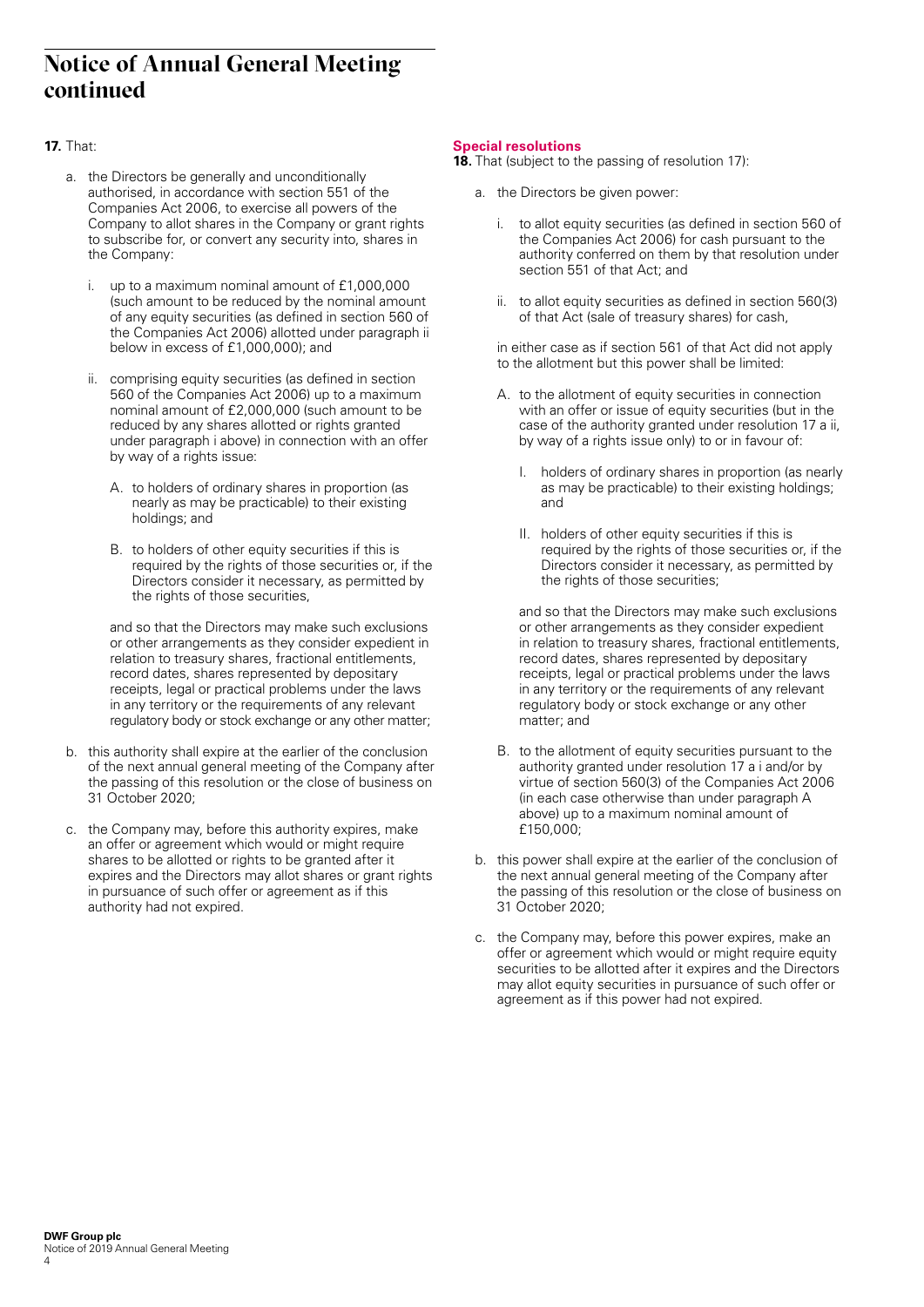- **19.** That subject to the passing of resolution 17:
	- a. in addition to any authority granted under resolution 18, the Directors be given power:
		- i. to allot equity securities (as defined in section 560 of the Companies Act 2006) for cash pursuant to the authority conferred on them by that resolution under section 551 of that Act; and
		- ii. to allot equity securities as defined in section 560(3) of that Act (sale of treasury shares) for cash,

 in either case as if section 561 of that Act did not apply to the allotment or sale, but this power shall be:

- A. limited to the allotment of equity securities up to a maximum nominal amount of £150,000; and
- B. used only for the purposes of financing (or refinancing, if the authority is to be used within six months after the original transaction) a transaction which the Board of the Company determines to be an acquisition or other capital investment of a kind contemplated by the Statement of Principles on Disapplying Pre-Emption Rights most recently published by the Pre-Emption Group prior to the date of this notice;
- b. this power shall expire at the earlier of the conclusion of the next annual general meeting of the Company after the passing of this resolution or the close of business on 31 October 2020; and
- c. the Company may, before this power expires, make an offer or enter into an agreement, which would or might require equity securities to be allotted after it expires and the Directors may allot equity securities in pursuance of such offer or agreement as if this power had not expired.
- **20.** That, in accordance with section 701 of the Companies Act 2006, the Company is generally and unconditionally authorised to make market purchases (within the meaning of section 693 of that Act) of ordinary shares in the capital of the Company ("Ordinary Shares") on such terms and in such manner as the Directors of the Company may determine provided that:
	- a. the maximum number of Ordinary Shares that may be purchased under this authority is 30,000,000;
	- b. the maximum price which may be paid for any Ordinary Share purchased under this authority (exclusive of expenses payable by the Company in connection with the purchase) shall not be more than the higher of:
		- i. an amount equal to 105% of the average of the middle market prices shown in the quotations for the Ordinary Shares in the London Stock Exchange Daily Official List for the five business days immediately preceding the day on which that Ordinary Share is purchased; and
		- ii. an amount equal to the higher of the price of the last independent trade of an Ordinary Share and the highest current independent bid for an Ordinary Share on the trading venue where the purchase is carried out;
	- c. the minimum price which may be paid shall be the nominal value of that Ordinary Share (exclusive of expenses payable by the Company in connection with the purchase);
	- d. this authority shall expire at the earlier of the conclusion of the next annual general meeting of the Company after the passing of this resolution, or the close of business on 31 October 2020 unless renewed before that time; and
	- e. the Company may make a contract or contracts to purchase Ordinary Shares under this authority before its expiry which will or may be executed wholly or partly after the expiry of this authority and may make a purchase of Ordinary Shares in pursuance of any such contract.
- **21.** That a general meeting of the Company, other than an annual general meeting, may be called on not less than 14 clear days' notice.

By order of the Board

#### **Mollie Stoker**

General Counsel and Company Secretary 19 August 2019

Registered office: 20 Fenchurch Street, London EC3M 3AG Registered in England & Wales No.11561594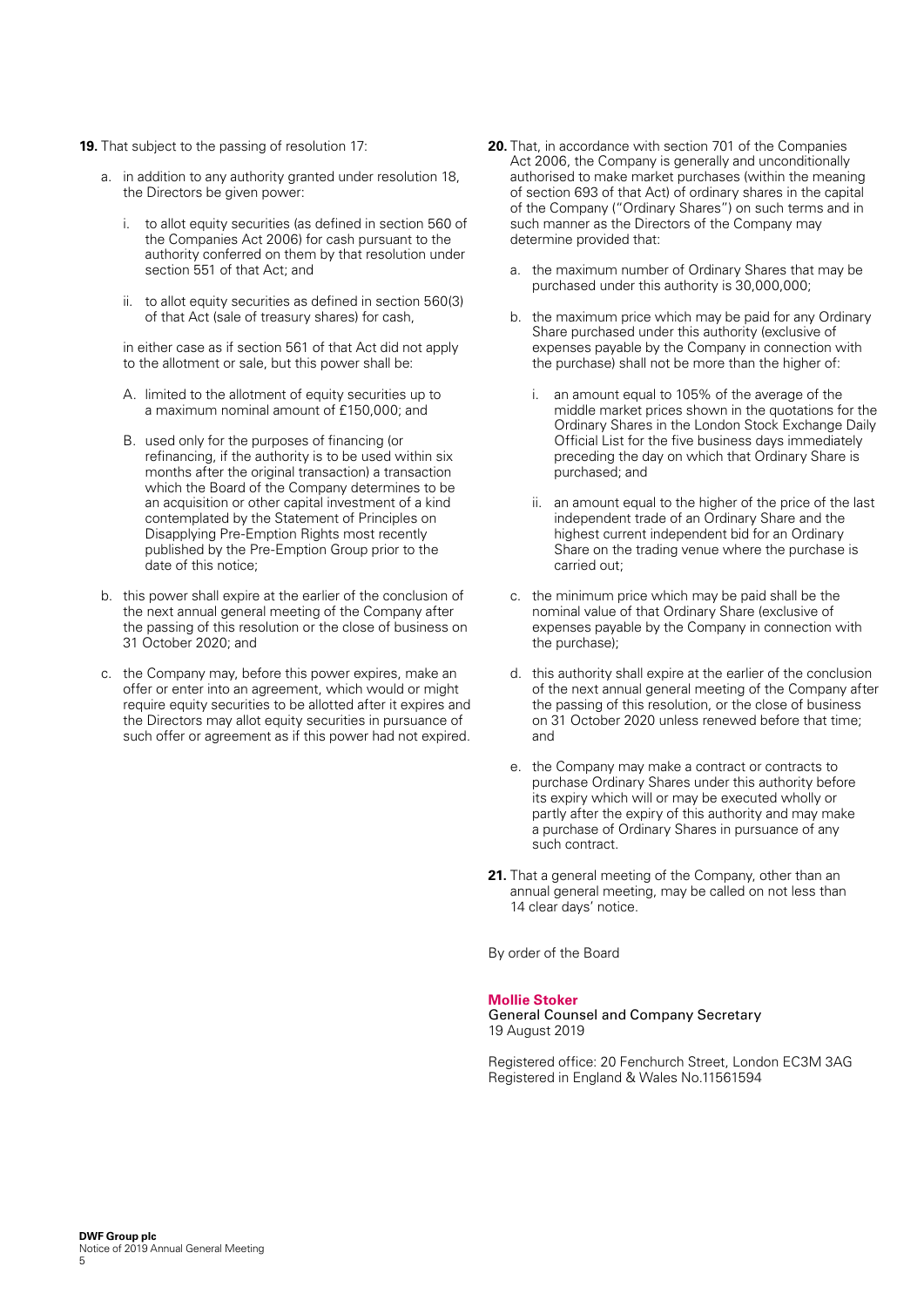# **Explanatory Notes**

#### **The following pages provide further details of the resolutions being proposed at the AGM**

Resolutions 1 to 17 are proposed as ordinary resolutions. This means that for each of those resolutions to be passed by members, more than half of the total votes validly cast must be in favour of the resolution. Resolutions 18 to 21 are proposed as special resolutions. For each of these resolutions to be passed, at least three quarters of the total votes validly cast must be in favour.

#### **Resolution 1 – Annual Reports and Financial Statements**

The Board asks that shareholders receive the reports of the Directors and Auditors and the audited financial statements of the Company for the period ended 30 April 2019.

#### **Resolution 2 – Directors' Remuneration Policy**

Shareholders are requested to approve the Directors' Remuneration Policy (the "Policy") set out on pages 81 to 94 of the Directors' Remuneration Report contained within the 2019 Annual Reports and Financial Statements. The Policy will apply from 20 September 2019 (the date of the AGM) and is intended to remain in place for three years. Once the Policy takes effect, the Company will not be able to make a remuneration payment to a current or future Director or a payment for loss of office to a current or past Director, unless that payment is consistent with the Policy or has been approved by a resolution of the members of the Company.

#### **Resolution 3 – Directors' Remuneration Report**

Resolution 3 seeks shareholder approval of the Directors' Remuneration Report, which can be found on pages 73 to 94 of the 2019 Annual Reports and Financial Statements, excluding the part containing the Directors' Remuneration Policy (on pages 81 to 94). The Directors' Remuneration Report gives details of the implementation of the Company's existing Remuneration Policy adopted at the IPO, as summarised in the IPO prospectus, and available at www.dwf.law/investors. This vote on Resolution 3 is advisory in nature and Directors' entitlement to remuneration is not conditional on it.

#### **Resolution 4 – Declaration of dividend**

The Directors are recommending a final dividend on the Company's ordinary shares of 1p per ordinary share, payable on 27 September 2019 to all shareholders on the register as at close of business on 30 August 2019. A final dividend can only be paid after the shareholders at general meeting have approved it. This dividend amount is in line with the Company's expectations as disclosed in the pre-Admission Prospectus.

#### **Resolutions 5 to 13 – Election of Directors**

In accordance with the Company's Articles of Association and the recommendation of the UK Corporate Governance Code, all Directors are subject to annual re-election.

Sir Nigel Knowles (Resolution 5) was appointed to the Board on 1 November 2018.

Teresa Colaianni (Resolution 6) was appointed to the Board on 1 November 2018.

Matthew Doughty (Resolution 7) was appointed to the Board on 1 November 2018.

Andrew Leaitherland (Resolution 8) was appointed to the Board on 10 September 2018.

Vinodka Murria (Resolution 9) was appointed to the Board on 1 November 2018.

Luke Savage (Resolution 10) was appointed to the Board on 1 November 2018.

Chris Stefani (Resolution 11) was appointed to the Board on 10 September 2018.

Chris Sullivan (Resolution 12) was appointed to the Board on 1 November 2018.

Samantha Tymms (Resolution 13) was appointed to the Board on 1 December 2018.

The Board believes that each Director standing for election brings considerable and wide ranging skills and experience to the Board as a whole. All Directors proposed for election will be subject to an annual performance review and the Board confirms that they all make an effective and valuable contribution to the deliberations of the Board and demonstrate commitment to their roles.

Biographical details of our Directors are set out in the Appendix to this document and on pages 56 and 57 of the 2019 Annual Report and Financial Statements. It is the Board's view that these biographical details illustrate why each Director's contribution is, and continues to be, important to the Company's long-term sustainable success.

#### **Resolutions 14 & 15 – Re-appointment and remuneration of the Auditors**

The Company is required at each general meeting at which accounts are presented to shareholders to appoint auditors to hold office until the next such meeting. Deloitte LLP have acted as Auditors to DWF LLP prior to the IPO. This is Deloitte LLP's first audit of the business as a PLC, but the Audit Committee of the Company has made it clear that, while it recommends Deloitte's re-appointment as Auditors at this AGM, this will be followed by a competitive tender process during 2020 for the audit of the year ending April 2021. The criteria for the competitive tender process will be published in the 2020 Annual Report in accordance with best practice.

Resolution 14, which has been recommended to the Board by the Audit Committee, seeks the re-appointment of Deloitte LLP as the Company's Auditors. Resolution 15 proposes to give the Audit Committee authority to determine the remuneration of the Auditors, for and on behalf of the Board.

#### **Resolution 16 – Authority to make political donations/ incur political expenditure in the European Union (EU)**

Resolution 16 seeks authority for the Company and its subsidiaries to make political donations to political parties or independent election candidates, to other political organisations, or to incur political expenditure. It is not the policy of the Company to make donations to EU political organisations or to incur other political expenditure and the Directors have no intention of changing that policy. However, as a result of the broad definition used in the Companies Act 2006 ("2006 Act") of matters constituting political donations, it is possible that some normal business activities, which might not be thought to be political expenditure in the usual sense, could be caught.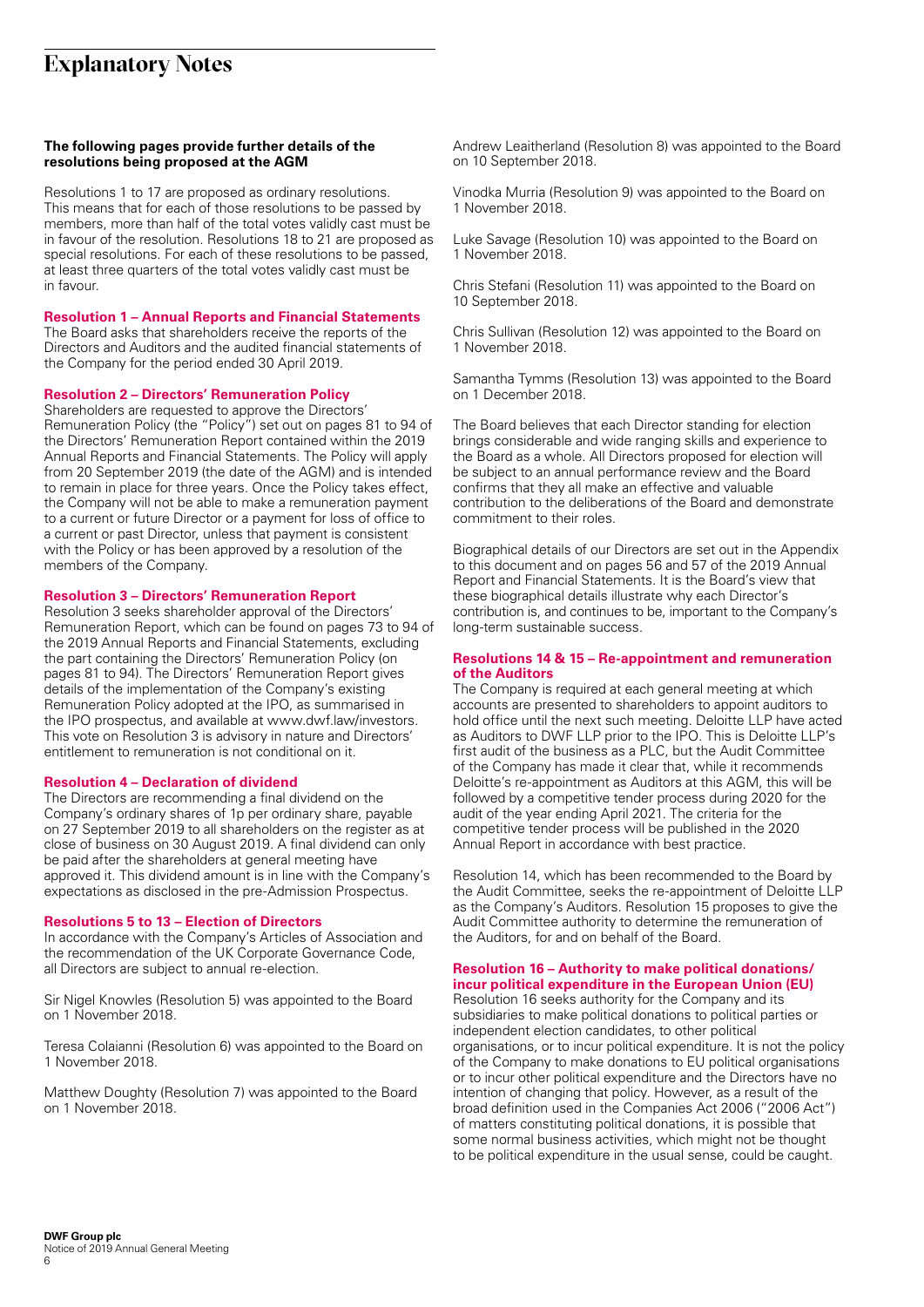Accordingly, authority is being sought as a precaution to ensure that the Company's normal business activities do not infringe the 2006 Act. Under the 2006 Act, this authority may be for a period of up to four years. However, in line with corporate governance best practice, the Company seeks to renew the authority on an annual basis.

#### **Resolution 17 – Authority to allot shares**

The purpose of this resolution is to renew the Directors' powers (granted prior to admission and set to expire at the AGM) to allot shares in the Company. The resolution, which is in line with institutional guidelines issued by the Investment Association, authorises the Directors: (a) to allot ordinary shares (or grant rights to subscribe for, or convert any securities into ordinary shares) up to an aggregate nominal amount equal to £1,000,000 (representing 100,000,000 ordinary shares of 1p each). This amount represents one-third (33.33%) of the issued ordinary share capital of the Company as at 19 August 2019 (being the latest practicable date prior to the issue of the Notice of Meeting); and (b) to allot ordinary shares in connection with a rights issue up to an aggregate nominal amount equal to £2,000,000 (representing 200,000,000 ordinary shares of 1p each), as reduced by the nominal amount of any shares previously issued under paragraph (i) of this resolution. This amount (before any reduction) represents two-thirds (66.66%) of the issued ordinary share capital of the Company as at 19 August 2019 (being the latest practicable date prior to issue of the Notice of Meeting). The authorities sought under this resolution will expire on the earlier of 31 October 2020 and the conclusion of the AGM of the Company held in 2020 (unless otherwise varied, revoked or renewed). The Directors have no present intention to exercise the authorities sought under this resolution or allot shares other than pursuant to employee share plans. However, the Directors consider it desirable to have the maximum flexibility permitted by corporate governance guidelines to respond to market developments and to enable allotments to take place in appropriate circumstances. The Directors intend to take note of relevant corporate governance guidelines in the use of such powers in the event that such authority is exercised.

#### **Resolutions 18 & 19 – Disapplication of pre-emption rights**

These two resolutions will be proposed as separate special resolutions in line with institutional shareholder guidelines.

Resolution 18 would, if passed, give the Directors the authority to allot ordinary shares (or sell any ordinary shares which the Company holds in treasury) for cash without DWF offering them to existing shareholders in proportion to their existing shareholdings. This authority would be limited to: (a) allotments or sales in connection with pre-emptive offers to ordinary shareholders and holders of other equity securities if required by the rights of those shares or as the Board otherwise considers necessary; and/or (b) otherwise up to an aggregate nominal amount of £150,000 (representing 15,000,000 ordinary shares of 1p each) which is 5% of the issued ordinary share capital of the Company as at 19 August 2019 (being the latest practicable date prior to the issue of the Notice of Meeting).

Resolution 19 would, if passed, allow non pre-emptive issues up to an additional nominal amount of £150,000 (representing 15,000,000 ordinary shares of 1p each) which is 5% of the issued ordinary share capital of the Company as at 19 August 2019 (being the latest practicable date prior to the issue of the Notice of Meeting). The authority would only be used in connection with an acquisition or specified capital investment of a kind contemplated by the Pre-emption Group's Statement of Principles, and which is announced contemporaneously with the allotment or which has taken place in the preceding six-month period and is referred to in the announcement of the issue.

The maximum nominal value of equity securities which could be allotted if the authorities in both resolution 18 and resolution 19 were used would be £300,000, which represents 10% of the issued share capital of the Company as at 19 August 2019.

The Board confirms its intention not to allot shares for cash on a non pre-emptive basis in excess of an amount equal to 7.5% of the issued ordinary share capital of the Company (excluding any treasury shares) within a rolling three-year period without prior consultation with shareholders, except in connection with an acquisition or specified capital investment as referred to above.

The Board considers the authorities in these two resolutions to be appropriate in order to allow the Company flexibility to finance business opportunities or to conduct a pre-emptive offer or rights issue without the need to comply with the strict requirements of the statutory pre-emptive provisions. The Board has no present intention to make use of these authorities. The authorities will expire on the earlier of 31 October 2020 and the conclusion of the AGM of the Company held in 2020 (unless otherwise varied, revoked or renewed).

#### **Resolution 20 – Authority to make market purchases of own shares**

Resolution 20, which will be proposed as a special resolution, seeks to give the Company authority to buy back its own ordinary shares in the market as permitted by the 2006 Act. The authority limits the number of shares that could be purchased to a maximum of 30,000,000 ordinary shares (representing 10% of the issued ordinary share capital) of the Company as at 19 August 2019 (being the latest practicable date prior to the issue of the Notice of Meeting). This authority will expire on the earlier of 31 October 2020 and the conclusion of the AGM of the Company held in 2020 (unless otherwise varied, revoked or renewed). The Directors have no present intention of exercising the authority to make market purchases. However, the authority provides the flexibility to allow them to do so in the future. The Directors will exercise this authority only when to do so would be in the best interests of the Company and of its shareholders generally, and could be expected to result in an increase in the earnings per share of the Company. Ordinary shares purchased by the Company pursuant to this authority may either be held as treasury shares or cancelled by the Company and the number of ordinary shares reduced accordingly, depending on which course of action is considered by the Directors to be in the best interest of shareholders at that time. Shares held in treasury may be cancelled, sold for cash or used for the purposes of employee share plans. Once held in treasury, the Company is not entitled to exercise any rights, including the right to attend and vote at meetings, in respect of those shares.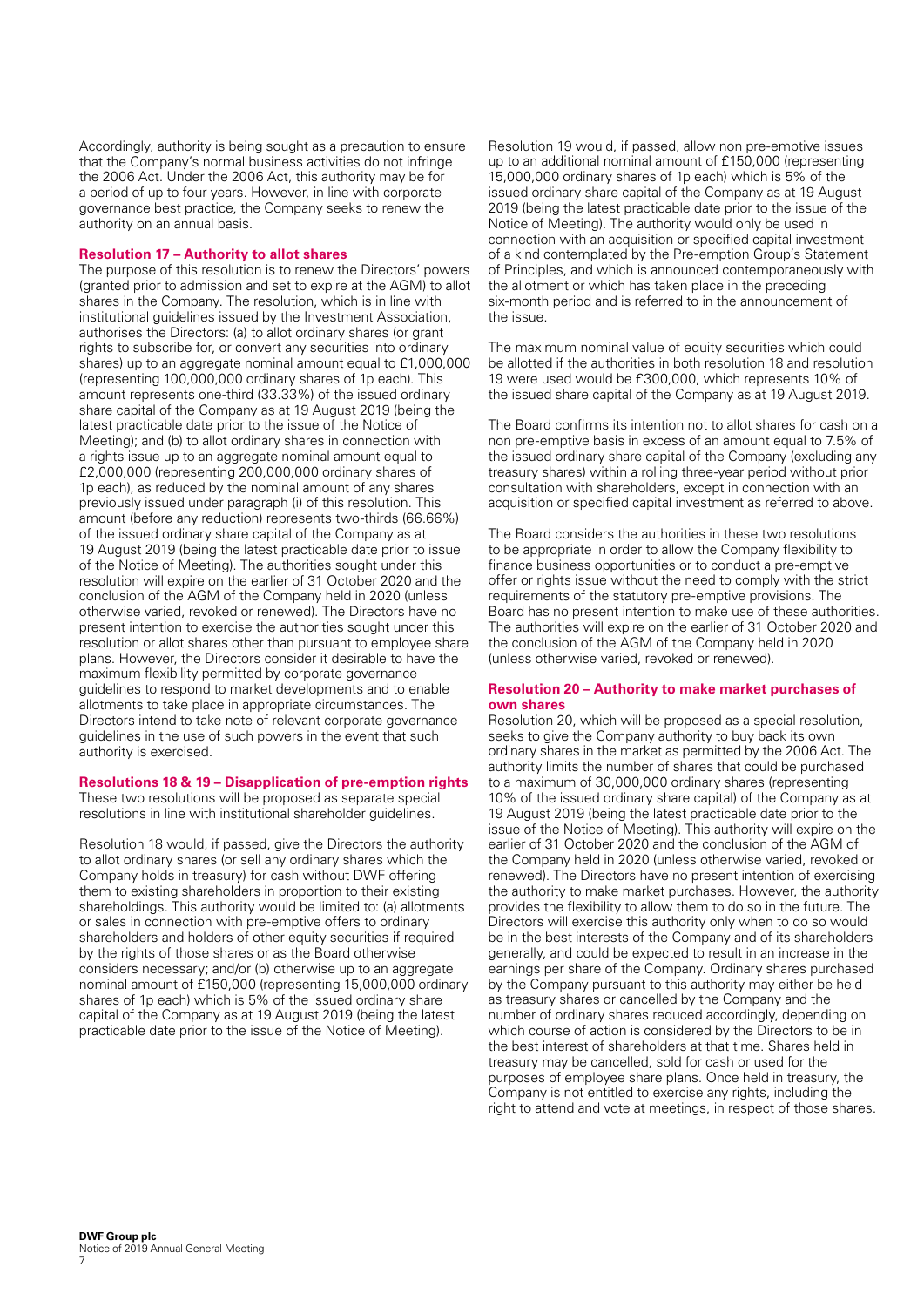# **continued**

# **Explanatory Notes** Shareholder Information

Furthermore, no dividend or other distribution of the Company's assets may be made to the Company in respect of the shares held in treasury. The minimum price, exclusive of expenses, which may be paid for an ordinary share is 1p, its nominal value. The maximum price, exclusive of expenses, which may be paid for an ordinary share is the highest of (i) an amount equal to 5% above the average market value for an ordinary share for the five business days immediately preceding the date of the purchase and (ii) the higher of the price of the last independent trade and the highest current independent purchase bid on the trading venue where the purchase is carried out.

The Company has options and awards outstanding over 14,797,360 ordinary shares, representing 4.9% of the Company's issued ordinary share capital as at 19 August 2019 (being the latest practicable date prior to the issue of the Notice of Meeting). If the authority now being sought by Resolution 20, and the authority granted prior to admission, were to be used in full, the total number of options and awards outstanding would represent 5.48% of the Company's issued ordinary share capital at that date. As at 19 August 2019 (being the latest practicable date prior to the issue of the Notice of Meeting), the Company held no ordinary shares in treasury.

#### **Resolution 21 – Notice of general meetings**

The Directors wish to obtain the flexibility and benefit from the ability to call general meetings on 14 clear days' notice and this resolution, which is proposed as a special resolution, seeks authority from shareholders for this flexibility. Such approval will not affect annual general meetings, which will continue to be held on at least 21 clear days' notice. In the event that this authority is to be exercised, the Directors will ensure that it is not used as a matter of routine, but only where the flexibility is merited by the business of the meeting and is thought to be to the advantage of shareholders as a whole. The Company intends to meet the requirements for a means of electronic voting to be made available to all shareholders before calling a meeting on 14 clear days' notice. The approval will be effective until the Company's next AGM, when it is intended that a similar resolution will be proposed.

- **1.** Only persons entered on the Register of Members of the Company at the close of business on 18 September 2019 (or, in the event of any adjournment, at the close of business on the date which is two days before the time of the adjourned meeting) are entitled to attend and vote at the meeting either in person or by proxy and the number of ordinary shares then registered in their respective names shall determine the number of votes such persons are entitled to cast on a poll at the meeting.
- **2.** A member is entitled to appoint a proxy to exercise all or any of his or her rights to attend and to speak and vote instead of him or her at the meeting. A member may appoint more than one proxy in relation to a meeting provided that each proxy is appointed to exercise the rights attached to a different share or shares. A proxy need not be a member of the Company. A proxy form which may be used to make such appointment and give proxy instructions accompanies this notice.
- **3.** The form of proxy and power of attorney or other authority. if any, under which it is signed or a notarially certified or office copy of such power or authority must be received by the Company's Registrars, Equiniti, Aspect House, Spencer Road, Lancing, West Sussex, BN99 6DA not later than 48 hours before the time appointed for the meeting. Completion and return of the form of proxy will not prevent you from attending and voting at the meeting instead of the proxy, if you wish. You must inform the Company's Registrars in writing of any termination of the authority of a proxy.
- **4.** Alternatively, you may submit an electronic proxy appointment by logging into Equiniti's website www.sharevote.co.uk. Members will need their Voting ID, Task ID and Shareholder Reference Number, printed on the face of the accompanying proxy form. Full details of the procedures are given on the website. If you have already registered with the Registrar's online portfolio service, Shareview, you can submit your proxy by logging on to your portfolio at www.shareview.co.uk and clicking on the link to vote, and following the website instructions.
- **5.** CREST members who wish to appoint a proxy or proxies through the CREST electronic proxy appointment service may do so by using the procedures described in the CREST Manual. CREST Personal Members or other CREST sponsored members, and those CREST members who have appointed a service provider(s), should refer to their CREST sponsor or voting service provider(s), who will be able to take the appropriate action on their behalf.
- **6.** In order for a proxy appointment or instruction made using the CREST service to be valid, the appropriate CREST message (a "CREST Proxy Instruction") must be properly authenticated in accordance with Euroclear UK & Ireland Limited's specifications, and must contain the information required for such instruction, as described in the CREST Manual (available by logging in at www.euroclear.com).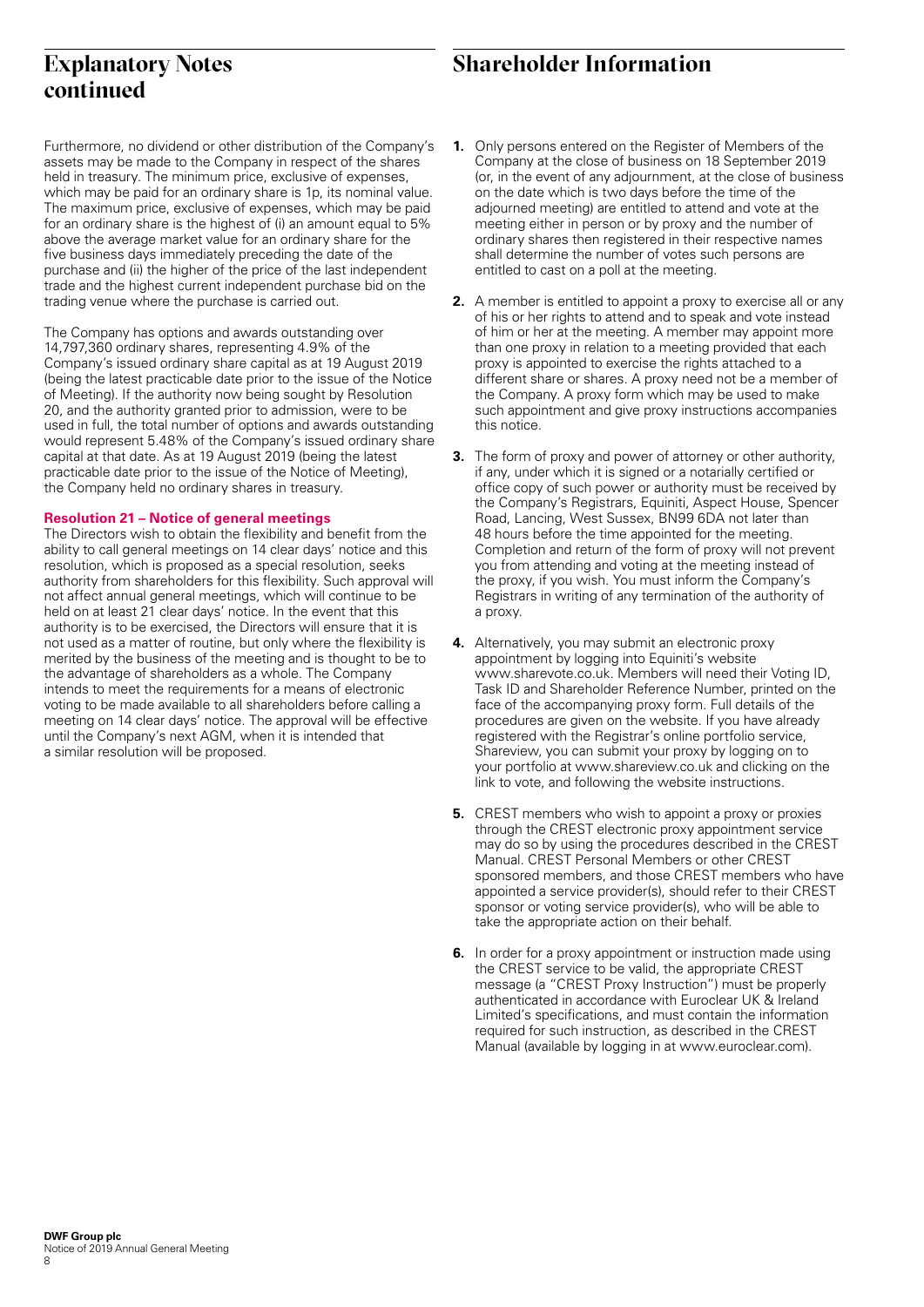The message, regardless of whether it constitutes the appointment of a proxy or is an amendment to the instruction given to a previously appointed proxy must, in order to be valid, be transmitted so as to be received by the issuer's agent (ID RA19) by 11.00 am on 18 September 2019. For this purpose, the time of receipt will be taken to be the time (as determined by the time stamp applied to the message by the CREST Application Host) from which the issuer's agent is able to retrieve the message by enquiry to CREST in the manner prescribed by CREST. After this time any change of instructions to proxies appointed through CREST should be communicated to the appointee through other means.

- **7.** CREST members and, where applicable, their CREST sponsors, or voting service providers should note that Euroclear UK & Ireland Limited does not make available special procedures in CREST for any particular message. Normal system timings and limitations will, therefore, apply in relation to the input of CREST Proxy Instructions. It is the responsibility of the CREST member concerned to take (or, if the CREST member is a CREST personal member, or sponsored member, or has appointed a voting service provider, to procure that his CREST sponsor or voting service provider(s) take(s)) such action as shall be necessary to ensure that a message is transmitted by means of the CREST system by any particular time. In this connection, CREST members and, where applicable, their CREST sponsors or voting service providers are referred, in particular, to those sections of the CREST Manual concerning practical limitations of the CREST system and timings.
- **8.** The Company may treat as invalid a CREST Proxy Instruction in the circumstances set out in Regulation 35(5) (a) of the Uncertificated Securities Regulations 2001.
- **9.** A person to whom this notice is sent who is a person nominated under section 146 of the Companies Act 2006 to enjoy information rights (a "Nominated Person") may, under an agreement between him/her and the shareholder by whom he/she was nominated, have a right to be appointed (or to have someone else appointed) as a proxy for the AGM. If a Nominated Person has no such proxy appointment right or does not wish to exercise it, he/she may, under any such agreement, have a right to give instructions to the shareholder as to the exercise of voting rights.
- **10.** The statement of the rights of members in relation to the appointment of proxies in paragraphs 2, 3 and 4 above does not apply to a Nominated Person. The rights described in these paragraphs can only be exercised by registered members of the Company.
- **11.** Nominated Persons are reminded that they should contact the registered holder of their shares (and not the Company) on matters relating to their investments in the Company.
- **12.** As at 19 August 2019 (being the latest practicable date prior to the issue of this Notice of Meeting), the Company's issued share capital consists of 300,000,000 ordinary shares carrying one vote each. No shares are held in treasury. Therefore, the total voting rights in the Company as at 19 August 2019 are 300,000,000.
- **13.** Copies of the service contracts of the executive Directors and the non-executive Directors' terms of appointment are available for inspection at the registered office of the Company during normal business hours from the date of this notice and at the place of the meeting for a period from 15 minutes immediately before the meeting until its conclusion.
- **14.** All resolutions will be put to vote on a poll. This will result in a more accurate reflection of the views of shareholders by ensuring that every vote is recognised, including the votes of all shareholders who are unable to attend the meeting but who appoint a proxy for the meeting. On a poll, each shareholder has one vote for every share held.
- **15.** Any corporation which is a member can appoint one or more corporate representatives who may exercise on its behalf all of its powers as a member provided that they do not do so in relation to the same shares.
- **16.** Under section 527 of the Companies Act 2006 members meeting the threshold requirements set out in that section have the right to require the Company to publish on a website a statement setting out any matter relating to: (i) the audit of the Company's accounts (including the Auditor's report and the conduct of the audit) that are to be laid before the AGM; or (ii) any circumstance connected with an auditor of the Company ceasing to hold office since the previous meeting at which annual accounts and reports were laid in accordance with section 437 of the Companies Act 2006. The Company may not require the members requesting such website publication to pay its expenses in complying with sections 527 or 528 of the Companies Act 2006, and it must forward the statement to the Company's Auditors not later than the time when it makes the statement available on the website. The business which may be dealt with at the AGM includes any statement that the Company has been required under section 527 of the Companies Act 2006 to publish on its website.
- **17.** A member attending the meeting has the right to ask questions. The Company must cause to be answered any such question relating to the business being dealt with at the meeting but no such answer need be given if (a) to do so would interfere unduly with the preparation for the meeting or involve the disclosure of confidential information, (b) the answer has already been given on a website in the form of an answer to a question, or (c) it is undesirable in the interests of the Company or the good order of the meeting that the question be answered.
- **18.** A copy of this notice, and other information required by section 311A of the Companies Act 2006 can be found at www.dwf.law.
- **19.** You may not use any electronic address provided either in this Notice of Meeting or any related documents (including the Form of Proxy) to communicate with the Company for any purposes other than those expressly stated.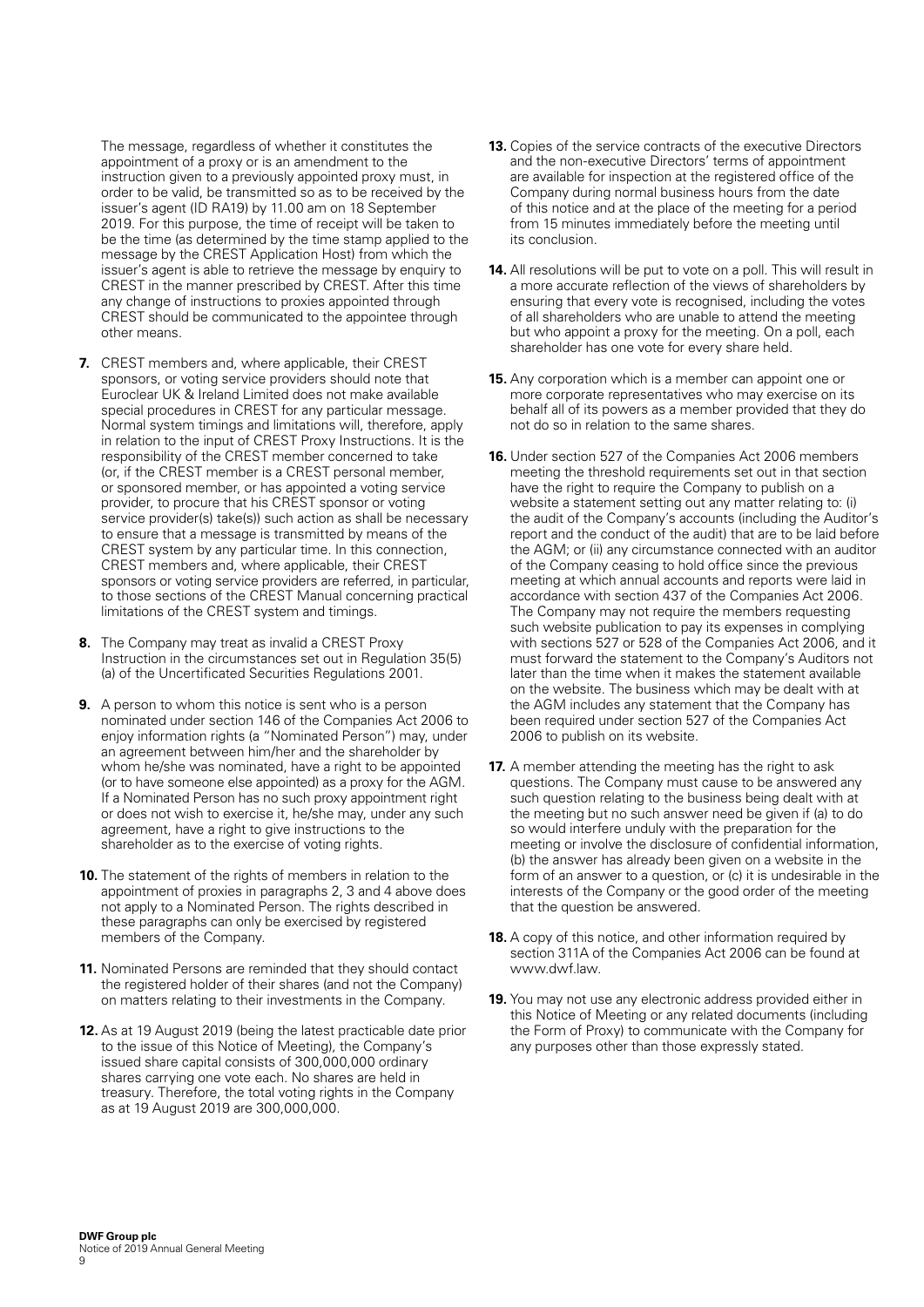# **Appendix**

### **Sir Nigel Knowles – Group Chairman**

#### Appointed to the Board

Sir Nigel joined the board of DWF LLP in September 2017 and was considered to be independent on appointment. He was appointed to the board of DWF Group plc in November 2018.

#### Background and experience

Sir Nigel spent over 38 years at DLA Piper, a global law firm, where he was Global Co-Chairman and Senior Partner, and, previously, Global Co-CEO and Managing Partner from 1996 to 2015.

Sir Nigel received a knighthood in 2009 in recognition of his services to the legal industry. In 2015 he was awarded the Legal Business "Outstanding Individual Achievement Award" and in 2016 the Financial News "Editor's Choice" award.

Sir Nigel holds an LLB degree from the University of Sheffield and a Postgraduate Diploma in Legal Practice from the College of Law, Chester. He was also High Sheriff of Greater London 2016/17.

He received an Honorary Doctorate of Laws from the University of Sheffield and is a Fellow of Harris Manchester College Oxford.

Sir Nigel was admitted as a solicitor by the Solicitors Regulation Authority in 1980 and is a registered foreign lawyer with the Law Society of Scotland.

#### External appointments

He is the Senior Independent Director of Morses Club plc, the Chairman of Zeus Capital and a Trustee of The Prince's Trust.

#### Committee memberships

Sir Nigel is Chair of the Nomination committee and is a member of the Remuneration Committee.

#### **Andrew Leaitherland – Group Chief Executive**

#### Appointed to the Board

Andrew joined the management team of DWF LLP in May 2006 and was appointed to the Board of DWF Group plc in September 2018.

#### Background and experience

During his tenure, Andrew has led the business of the Group from two offices in the UK to 27 offices in 15 jurisdictions across four continents.

He was awarded Managing Partner of the Year at the Legal Business Awards 2014 and the Financial Times recognised him as one of the Top 10 innovative lawyers in Europe at the Innovative Lawyer Awards in 2018.

Andrew holds an LLB degree from Lancaster University, together with an alumni award in 2013 for substantial contribution to the legal sector, and an LLM degree in employment law and industrial relations from the University of Leicester.

Andrew is a member of the Law Society of England and Wales and is a registered foreign lawyer with the Law Society of Scotland.

## **Chris Stefani – Chief Financial Officer**

## Appointed to the Board

Chris joined the management team of DWF LLP in April 2016 and was appointed to the Board of DWF Group plc in September 2018.

#### Background and experience

Chris has around 20 years of experience in the professional services sector.

He was previously the Finance Director of Ernst & Young's EMEIA Advisory business (2014 to 2016), the Global Service Line reporting lead of Ernst & Young London (2013 to 2014), a director in the UK Core Business Services Finance team of Ernst & Young London (2012 to 2013) and the CFO of Ernst & Young Republic of Ireland (2010 to 2011).

Chris has extensive experience in advising executive boards on all aspects of financial management, control, and performance and profitability improvement, as well as a track record of business optimisation to drive profit improvements and/or cost savings while also supporting revenue growth.

Chris holds an LLB degree from the University of Strathclyde and was admitted to the Association of Chartered Certified Accountants in 2001.

#### External appointments

Chris is a trustee and honorary treasurer of the UK-based charity KIDS, which delivers services to support disabled children and their families.

## **Chris Sullivan – Senior Independent Director**

## Appointed to the Board

Chris was appointed to the Board of DWF Group plc in November 2018.

#### Background and experience

Chris retired from his role as chief executive of the Corporate and Investment Bank at Santander UK in October 2018.

He was the deputy group chief executive at RBS Group plc ("RBS") from 2014 to 2015, the chief executive of the Corporate Banking Division at RBS from 2009 to 2014 and the chief executive of RBS Insurance (now Direct Line Group) from 2006 to 2009.

Chris started his career at RBS in 1975. In recognition of his services to Scottish banking during his various roles at RBS, Chris earned a Fellowship of the Chartered Institute of Bankers Scotland.

In 2014 he received a Lifetime Achievement Award from the European Leasing Association for his contribution to the asset finance industry.

In 2011 Chris was recognised as the European Diversity Champion of the Year.

#### External appointments

Chris has been a member of the Westminster Abbey Investment Committee since 2014 and was appointed as chairman in 2017. He serves as a non-executive director of The Goodwood Estate Company Limited and is a non-executive director of Alfa Financial Software Holdings PLC.

#### Committee memberships

Chris is a member of the Audit, Nomination, Remuneration and Risk Committees.

#### **Teresa Colaianni – Independent Non-Executive Director**  Appointed to the Board

Teresa (Tea) was appointed to the Board of DWF Group plc in November 2018.

#### Background and experience

Tea has more than 20 years of experience in human resources management.

## **DWF Group plc**

Notice of 2019 Annual General Meeting 10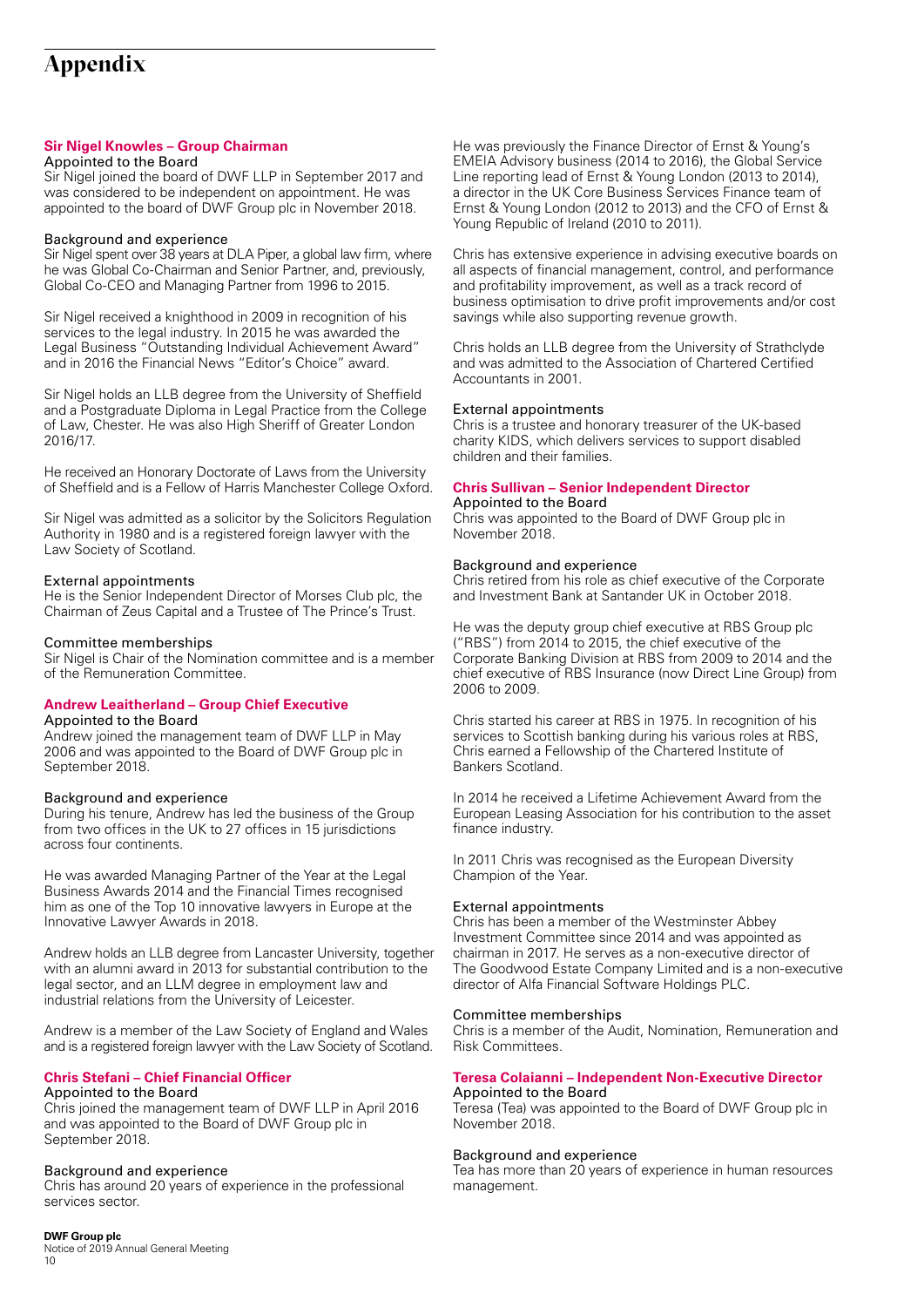She has previously served on the boards of Bounty Brands Holdings, Mothercare plc, Royal Bournemouth and Christchurch Hospitals, Poundland Group plc and Alexandra Palace Trading Company.

She was Group Human Resources Director at Merlin Entertainments plc (2010 to 2016) and Vice President of Human Resources, Europe, of Hilton Hotels Corporation (2002 to 2009).

Tea holds a law degree from the University of Bari, Italy, and a master's degree in European community law, economics and politics from the University of Perugia, Italy. She was admitted to the Italian Bar in 1995.

Tea also holds an advanced diploma in coaching and mentoring from Oxford Brookes University.

#### External appointments

Tea serves on the boards of The Watches of Switzerland Group plc, SD Worx Group NV and SD Worx Holding NV.

#### Committee memberships

Tea is Chair of the Remuneration Committee and a member of the Audit, Nomination and Risk Committees.

#### **Vinodka Murria, OBE – Independent Non-Executive Director** Appointed to the Board

Vinodka (Vin) was appointed to the Board of DWF Group plc in November 2018.

#### Background and experience

Vin has more than 25 years of experience in the software sector. She was the founder and CEO of Advanced Computer Software Group plc (2008 to 2015) and the CEO of Computer Software Group (2002 to 2007).

Her previous directorships have included serving as a director of Zoopla Property Group plc, subsequently ZPG plc, and Chime plc.

Vin holds a bachelor's degree in computer science, an MBA from the University of London and a Doctorate in Business Administration (Honorary) from Edinburgh Napier University.

Vin became an Officer of the Most Excellent Order of the British Empire in 2018.

#### External appointments

Vin has been an operating partner at HG Capital since 2016 and is a director of Softcat plc, Sophos Group plc and FinnCap Group plc. She is also the founder of the PS Foundation, a charity set up to support the education of women and children in poverty in India and the UK.

#### Committee memberships

Vin is a member of the Audit, Nomination, Remuneration and Risk committees.

#### **Luke Savage – Independent Non-Executive Director** Appointed to the Board

Luke was appointed to the Board of DWF Group plc in November 2018.

#### Background and experience

Luke has more than 35 years of experience in the financial and professional services sector, with experience in managing regulatory, analyst, investor and banking relationships for major institutions.

He has previously served as a non-executive director on the boards of HDFC Life Insurance Company Ltd, Standard Life Employee Services Ltd, Standard Life Finance Ltd and Standard Life Oversea Holding Ltd. He was Group CFO at Standard Life (2014 to 2017) and CFO of Lloyd's of London (2004 to 2014).

Luke holds a bachelor's degree in electrical and electronic engineering from Imperial College. He also holds an ACA qualification and is a member of the institute of Chartered Accountants of England and Wales.

#### External Appointments

Luke has served on the board of Liverpool Victoria Friendly Society Ltd as a non-executive director since January 2018 and chairs its audit committee. He is also on the board of Numis Securities Plc, chairing both its risk and audit committees.

#### Committee memberships

Luke is Chair of the Audit Committee and a member of the Nomination, Remuneration and Risk Committees.

#### **Samantha Tymms (also known as Samantha Duncan) – Independent Non-Executive Director**

#### Appointed to the Board

Samantha (Sam) was appointed to the Board of DWF Group plc in December 2018.

#### Background and experience

Sam has more than 30 years of experience in the financial services sector, including extensive work in corporate governance and risk management. She has also undertaken a number of roles at the Financial Conduct Authority.

Sam served as a non-executive director on the board of IG Group plc from 2013, and from 2016 she chaired its risk committee. She left IG's board in 2019.

Sam has also been a Managing Director at Promontory Financial Group (UK) Ltd since 2007.

Sam holds a bachelor's degree from the Roehampton Institute of Higher Education.

#### Committee memberships

Sam is Chair of the Risk Committee and a member of the Audit, Nomination and Remuneration Committees.

#### **Matthew Doughty – Partner Director**

Appointed to the Board Matthew was appointed to the Board of DWF Group plc in November 2018.

#### Background and experience

Matthew has been a partner at DWF since June 2016 and is the head of the London Corporate Team.

He was previously a corporate partner at Squire Patton Boggs (2013 to 2016), a corporate partner at Dorsey & Whitney (2009 to 2013) and a corporate partner of Addleshaw Goddard (2007 to 2009).

Matthew holds an LLB degree from the University of Birmingham and completed the Law Society Final Examination in 1993 from the College of Law, Chester.

He was admitted as a solicitor by the Solicitors Regulation Authority in 1996 and is a registered foreign lawyer with the Law Society of Scotland.